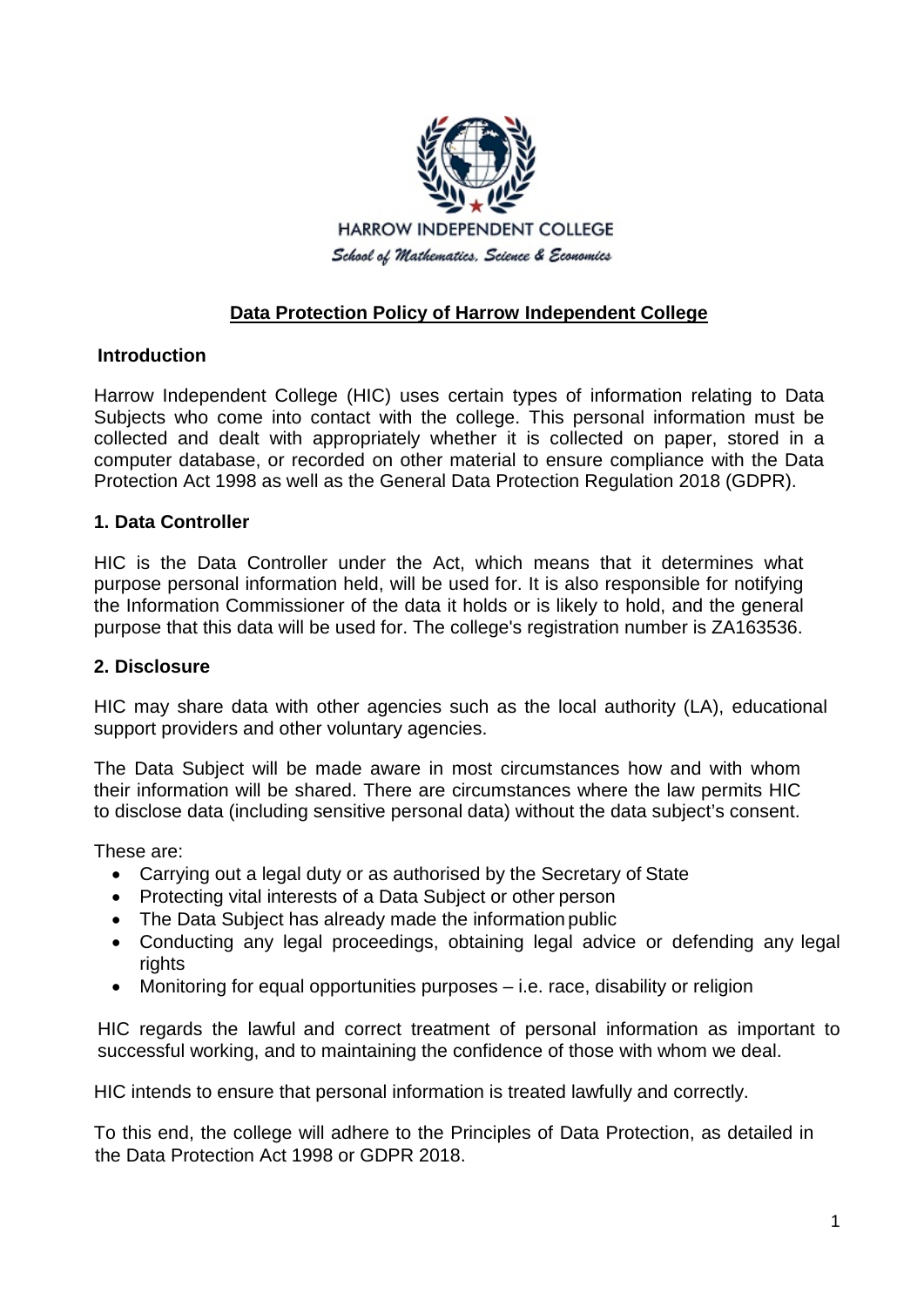Specifically, the Principles require that personal information:

- a) Shall be processed fairly and lawfully and, in particular, shall not be processed unless specific conditions are met,
- b) Shall be obtained only for one or more of the purposes specified in the Act, and shall not be processed in any manner incompatible with that purpose or those purposes,
- c) Shall be adequate, relevant and not excessive in relation to those purpose(s)
- d) Shall be accurate and, where necessary, kept up to date,
- e) Shall not be kept for longer than is necessary,
- f) Shall be processed in accordance with the rights of data subjects under the Act,
- g) Shall be kept secure by the Data Controller who takes appropriate technical and other measures to prevent unauthorised or unlawful processing or accidental loss or destruction of, or damage to, personal information,
- h) Shall not be transferred to a country or territory outside the European Economic Area unless that country or territory ensures an adequate level of protection for the rights and freedoms of the Data Subject in relation to the processing of personal information.

HIC will, through appropriate management and strict application of criteria and controls**:** 

- Observe fully, conditions regarding the fair collection and use of information
- Meet its legal obligations to specify the purposes for which information is used
- Collect and process appropriate information, and only to the extent that it is needed to fulfil its operational needs or to comply with any legalrequirements
- Ensure the quality of information used
- Ensure that the rights of people about whom information is held, can be fully exercised under the Act. These include:
	- o The right to be informed that processing is being undertaken,
	- o The right of access to one's personal information
	- o The right to prevent processing in certain circumstances and
	- o The right to correct, rectify, block or erase information which is regarded as incorrect
- Take appropriate technical and organisational security measures to safeguard personal information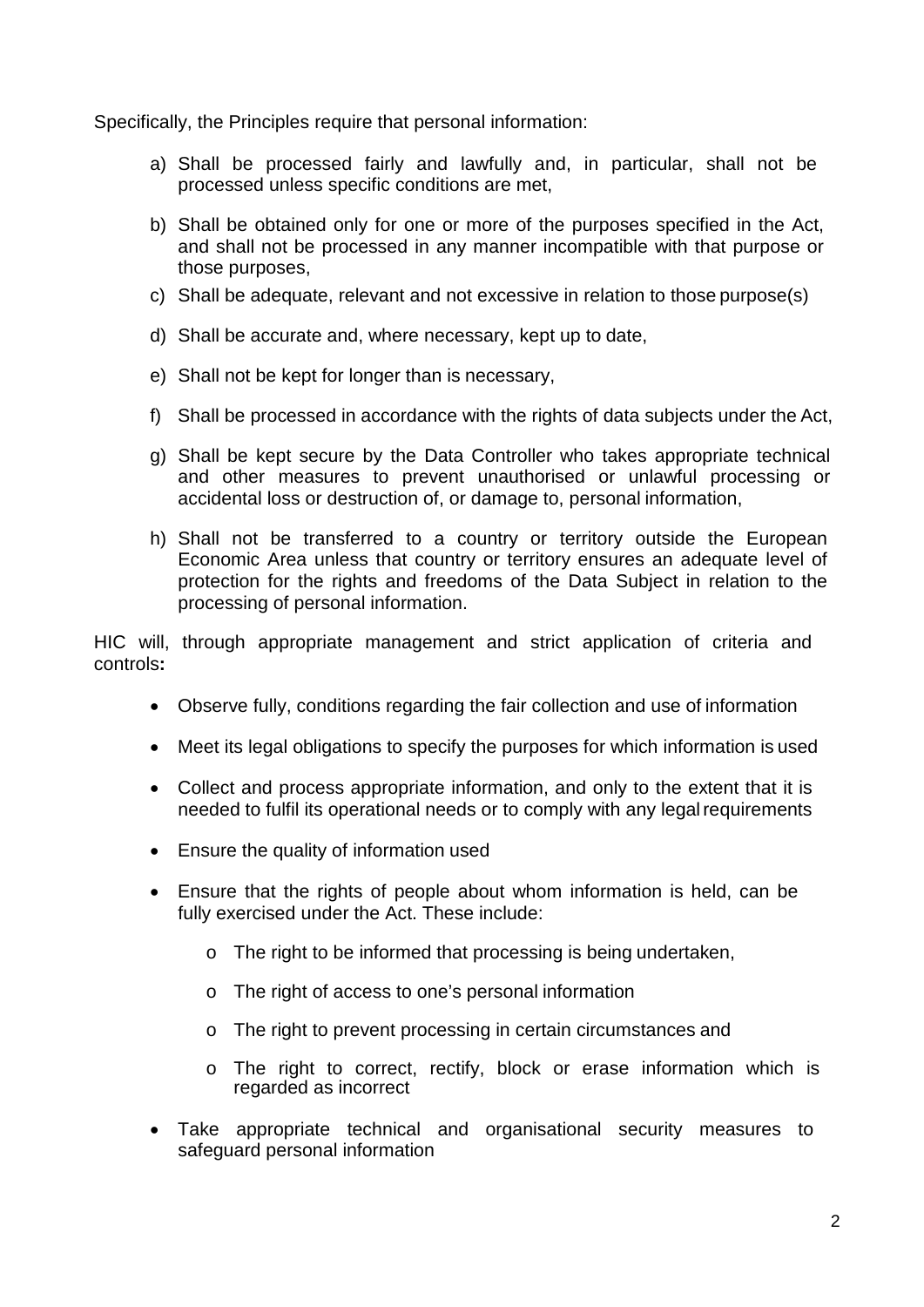- Ensure that personal information is not transferred abroad without suitable safeguards
- Treat people justly and fairly whatever their age, religion, disability, gender, sexual orientation or ethnicity when dealing with requests for information
- Set out clear procedures for responding to requests for information

# **3. Data collection**

Informed consent is when

- A Data Subject clearly understands why their information is needed, who it will be shared with, the possible consequences of them agreeing or refusing the proposed use of the data
- And then gives their consent.

HIC will ensure that data is collected within the boundaries defined in this policy. This applies to data that is collected in person, or by completing an electronic or paper form.

When collecting data, HIC will ensure that the Data Subject:

- a) Clearly understands why the information is needed
- b) Understands what it will be used for and what the consequences are should the Data Subject decide not to give consent to processing
- c) As far as reasonably possible, grants explicit consent, either written or verbal for data to be processed
- d) Is, as far as reasonably practicable, competent enough to give consent and has given so freely without any duress
- e) Has received sufficient information on why their data is needed and how it will be used

#### **4. Data Storage**

Information and records relating to service users will be stored securely and will only be accessible to authorised staff and volunteers.

Information will be stored for only as long as it is needed or required statute and will be disposed of appropriately.

It is the responsibility of HIC to ensure all personal and company data is non-recoverable once deemed to be redundant. This includes both paper-based copies as well as copies held on any computer system previously used within the organisation and/or which has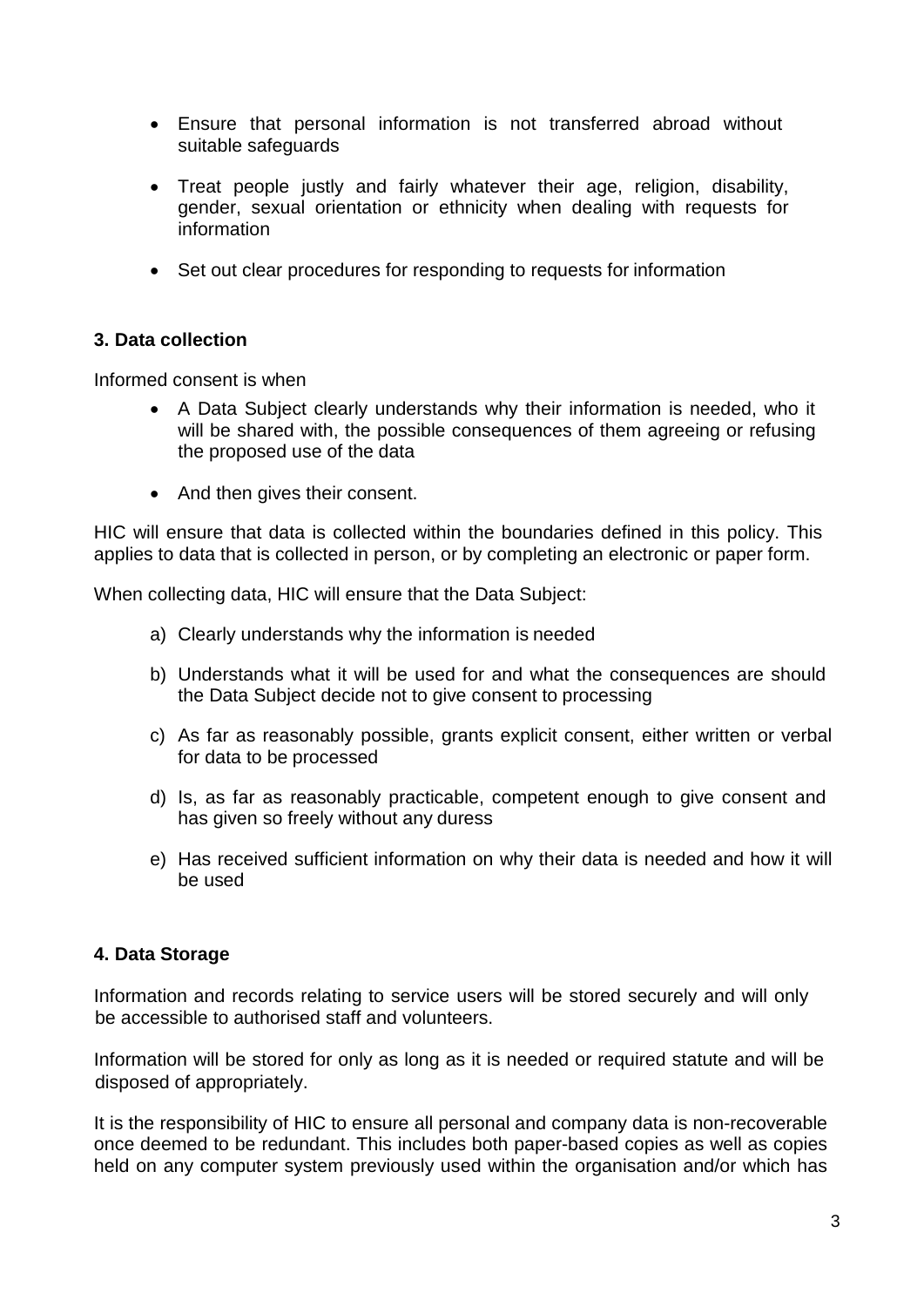been passed on to a third party.

# **5. Data access and accuracy**

All Data Subjects have the right to access the information HIC holds about them. HIC will also take reasonable steps to ensure that their information is kept up to date by asking data subjects whether there have been any changes.

In addition, HIC will ensure that:

- It has a Data Protection Officer (DPO) with specific responsibility for ensuring compliance with Data Protection. Currently the DPO is Mr Kandiah Kandeepan who holds the position of the Principal of the college
- Everyone processing personal information understands that they are contractually responsible for following good data protection practices
- Everyone processing personal information is appropriately trained to do so
- Anybody wanting to make an enquiry about handling personal information knows what to do and those persons deals promptly and courteously with any enquiries about handling personal information
- All staff describes clearly how to handle personal information
- All staff will regularly review and audit the ways it holds, manages and uses personal information
- All staff regularly assesses and evaluates methods and performance in relation to handling personal information
- All staff are aware that a breach of the rules and procedures identified in this policy may lead to disciplinary action being taken against them

This policy will be updated as necessary to reflect best practice in data management, security and control and to ensure compliance with any changes or amendments made to the Data Protection Act 1998 or GDPR 2018.

Policy Reviewed – 26th October 2021

Next Review – September 2022